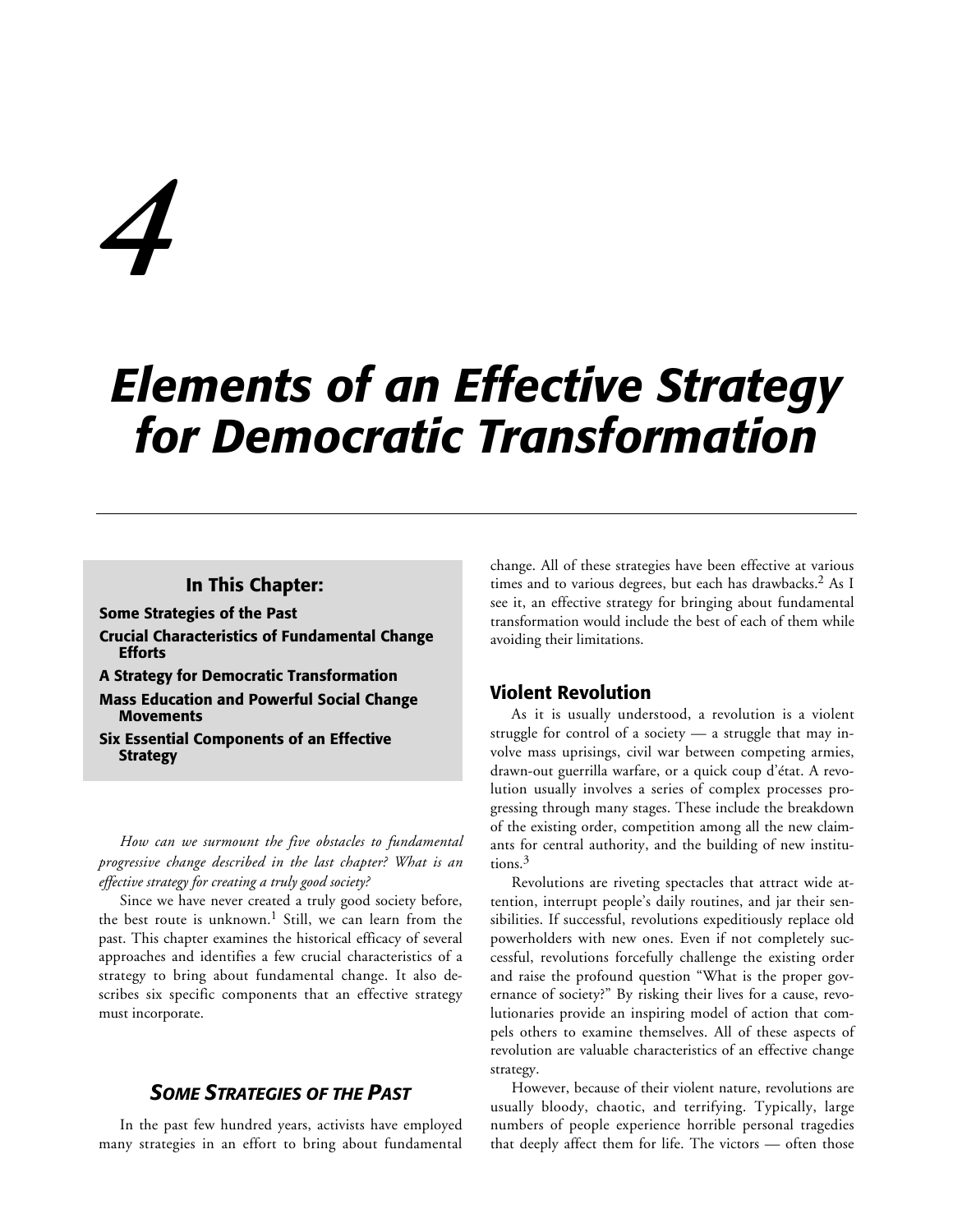who fought most savagely — are typically shell-shocked, arrogant, and filled with hatred and bloodlust. The revolu-

> tionary process has taught them how to kill and destroy but not how to build anything positive. Over the course of the struggle, they may have come to value secrecy, trickery, and duplicity if this knavery led to victory. After the revolution, they seldom want to share their hard-won power with others. Instead, they typically brandish

*If we don't change direction, then we're likely to end up where we're headed.* — Graffiti

their weapons at anyone who challenges their absolute control.

Rather than democratizing power, revolutions typically just shift authority from an old oppressive elite to a new oppressive elite. When old institutions are destroyed, new institutions must be cobbled together hastily and so are often built on the same reactionary assumptions as the old.

For example, following the French Revolution of 1789, members of the old elite were executed in a "Reign of Terror." The resulting power vacuum led to a major struggle among the revolutionary leaders, which was ultimately resolved when Napoleon Bonaparte crowned himself emperor and launched a military conquest across Europe. This new dictatorship was no more democratic or enlightened than the old monarchy.

The American Revolution of 1776 was more successful in democratizing political relationships — giving common

*The surface of American society is covered with a layer of democratic paint, but from time to time one can see the old aristocratic colors breaking through.* — Alexis de Tocqueville

people some voice in the government and offering a greater chance of fair treatment — but it did not end rule by plutocrats. Instead, it transferred control from the old, British elite to a new, American elite principally composed of rich men of English background. Women, slaves, the poor, and Native Americans were still excluded from the halls of power. Similarly, the Russian revolution of 1917 deposed the Czar, but it did

not democratize the political system. Within ten years, control was concentrated in the bloody hands of Joseph Stalin.

# **Historical Materialism**

In the mid-1800s, German intellectual Karl Marx wrote several books that radically influenced progressive change strategies.<sup>4</sup> Marx believed in historical destiny, specifically that capitalism had naturally displaced feudalism and eventually socialism would displace capitalism. He believed that when conditions deteriorated enough, oppressed industrial workers would see the contradictions in capitalist control. He assumed they would rise up, overthrow capitalism, and create a powerful workers' state that would then, after a time of consolidation, wither away and give rise to a good society.

Though Marx's critiques of capitalist society have been quite useful, his ideas about social change are less valuable. A century and a half after he first promoted his ideas, the workers' revolution he foresaw has still not come about.5

# **A Vanguard Party**

In the early part of the twentieth century, Vladimir Lenin developed a strategy to bolster and accelerate Marx's historical destiny and ensure it took place sooner rather than later — even under the harsh conditions of czarist Russia.

Lenin urged radical intellectuals and workers to build a vanguard party of disciplined cadre who could then *Power tends to corrupt,* educate and "revolutionize" industrial workers to overthrow the owning class. This strategy largely worked and helped to ensure the success of the Russian revolution.

*and absolute power corrupts absolutely.* — Lord Acton

However, as demonstrated so poignantly in the Soviet Union, when a vanguard party successfully wins a revolution, it often becomes as oppressive as the regime it overthrew: democracy is cast aside and replaced by overbearing bureaucracy and Stalinist purges. The strict obedience demanded by most vanguard parties is inherently dangerous and easily abused.

# **Countercultural Transformation**

In the 1830s and 1840s, utopian intellectuals in the United States started a number of small, socialist communes that practiced and promoted various "countercultural" ideas. Since these communes were started by diverse groups of Christian and secular communalists, spiritualists, and sensualists, their ideals ranged widely. For instance, some like the Shakers — promoted strict celibacy, whereas others promoted group marriage, and still others advocated free love.

Though diverse, these communities each sought to infuse their ideas and morality into society. This change strategy was somewhat successful: their ideas influenced the campaigns of the time for educational reform, women's rights, and the abolition of slavery. They also inspired several popular utopian visions such as Henry George's *Progress and Poverty*, Edward Bellamy's *Looking Backward*, and William Dean Howell's *A Traveler from Altruria*.

However, these visionaries were naïve about social, political, and economic realities. They overestimated the skill of their members and underrated both the depth of cultural socialization and the depth and severity of their members' emotional conditioning. They could not successfully insulate themselves from the pressures of capitalism or the influences of the dominant culture. By shunning political parties, labor organizations, churches, and the professions, they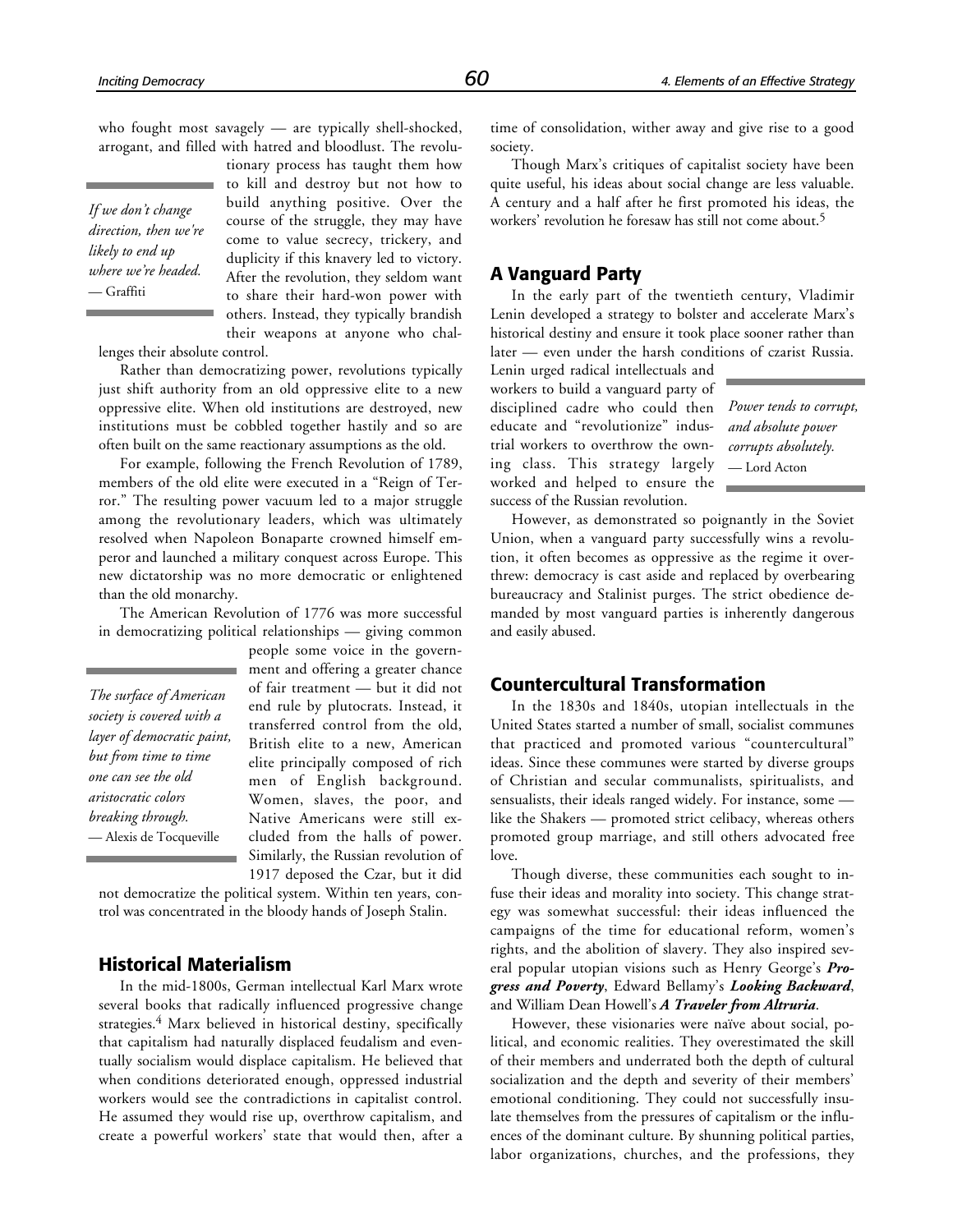disengaged themselves from political and social life and excluded themselves from the councils of power. Eventually, their communes disintegrated from internal or external pressures or faded into bland, conventional institutions.

The counterculture movements of the 1920s and 1960s met a similar fate. Though influential, most of the communes spawned by these movements eventually unraveled. Counterculture ideas were largely drowned or distorted beyond recognition by the dominant culture.

# **Alternative Institutions**

The Populist Movement of the late 1800s sought to establish people-controlled banks and cooperative ventures to avoid or undermine the economic elite who controlled conventional banks and railroads.6 They were able to create some alternative institutions — a few of which still survive such as the State Bank of North Dakota.

However, without changing the fundamental nature of society, these institutions were left vulnerable to constant attack. Over time, most fell to the wayside or were destroyed by economic competition. Most of the many cooperative retail stores founded in the 1930s and 1960s, which were owned by consumers or employees, met the same fate. For example, in the San Francisco Bay Area, the Berkeley Co-op Markets, with ten stores in the East Bay, collapsed in the 1980s.<sup>7</sup>

### **Mass Advertising**

Beginning in the 1830s, steam-powered printing presses and an expanding railroad network made it possible to disseminate information quickly throughout the country. Nationally distributed newspapers and magazines provided a medium for national advertising, which could sell brandname products at a premium price. Soon the same advertising techniques developed for selling Ivory soap nationwide were employed to convey political and cultural ideas.

In the 1930s, President Roosevelt used broadcast radio to sell his New Deal programs to the public. At the same time in California, conservatives used propaganda films to help defeat Upton Sinclair's progressive End Poverty in

*In an age of universal deceit, telling the truth is a revolutionary act.* — George Orwell

California (EPIC) campaign. Using similar means, Hitler's propaganda minister, Joseph Goebbels, created a variety of appealing messages to ignite support for Nazi nationalism.

Political campaigns today rely heavily on advertising to influence public opinion. Using polling and focus groups to determine what

people want to hear and what messages they will accept, politicians then formulate clever advertisements and broadcast them widely and relentlessly.

Presumably, mass advertising could also be used to promote progressive change. However, progressive activists seldom have the financial resources to mount a large advertising campaign. Even if the money were available, most media outlets — controlled as they are by the power elite will not broadcast messages advocating fundamental progressive change. Furthermore, by its very nature, advertising is much better suited to disseminating inflammatory propaganda and mindless rhetoric than at presenting thoughtful commentary on the value of progressive change.

# **Progressive Change, Inc.**

If a large corporation, with vast resources, decided to create a good society, it might go about it like this:

First, the company would hire thousands of employees to do all the necessary work. Researchers would design and test alternative institutions, and engineers would develop plans to implement them. Thousands of well-paid employees would build and deploy them.

The company would hire an advertising agency to craft clever messages extolling the virtues of these alternatives and the defects of existing options — then massively advertise on television, in magazines, and in newspapers. To attract attention to the campaign, it might mail calendars, refrigerator magnets, and plastic ice scrapers, imprinted with change messages, to every household.

The company would contract with consulting firms to prepare reports that proved the superiority of progressive alternatives, and then mail these reports to opinion leaders in every community. It would hire prominent citizens to personally lobby in Washington and pay thousands of citizens to call or personally lobby their government representatives. It would finance progressive candidates to challenge officeholders who resisted change. It would also hire scores of slick lawyers to sue for change.

It would hire an army of attractive young salespeople who would present alternatives at gala events in fancy hotel ballrooms or even demonstrate them door-to-door. It would encourage people to "test drive" the alternatives.

In reality, there is no large corporation with the goal of creating a good society, and progressive activists do not have the resources to mount such an expensive change campaign. Even if it were possible, this description shows that this process might very well fail anyway. A top-down approach might disempower and corrupt people as much as it promoted progressive change, creating a mere caricature of a good society. At the end, we might have only an imprinted refrigerator magnet to hint at what might have been.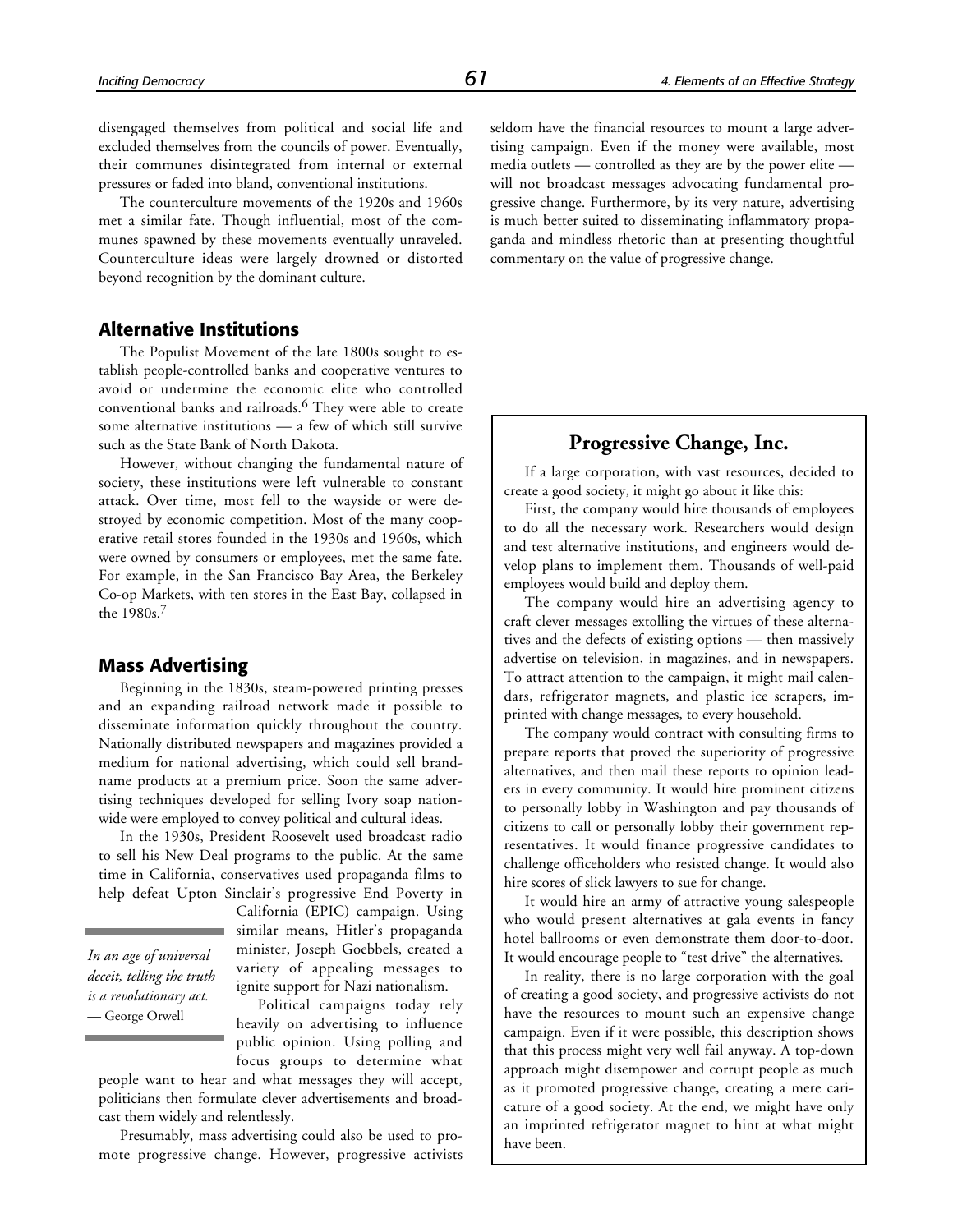# **Technological Advances**

Throughout history — especially in the last few centuries — many people have hoped that advances in technology would naturally generate a good society. They have believed that advances in medicine would reduce illness and mortality and that development of new devices (like automobiles, airplanes, and computers) would make life easier and more enjoyable. They assumed that automation would enable people to work less. With more leisure time, people could better support their friends and neighbors, and they would educate and improve themselves.

Technology has fulfilled some of this promise. We have better food and medicine than our ancestors, and we live longer. We travel more and farther. We can easily communicate around the world. We can read books, listen to beautiful music, watch movies any time we want, and access a wealth of information through the Internet. We have many more dazzling toys — delights that the richest nobles of a few hundred years ago would envy.

Still, as implemented in this society, technology has also caused great problems. The environment has been ravaged. Noise has increased. Our lives have sped up, leaving us frantic and exhausted. Many people work as hard as ever while others have no job and live in poverty. Some people live in palaces, but others have been driven into the streets. Inane advertisements intrude into every facet of our lives. Technology amplifies the power of crazy people who now have the means to kill hundreds of innocent victims with weapons of incredible firepower. People halfway around the world can now threaten us with nuclear-tipped missiles. Technology also makes it much easier for the police — or other agents — to spy on us in a variety of ways.

Clearly, by itself technology does not create a good society. Rather, technology appears to accelerate and intensify both good and bad social trends.

### **Conventional Electoral Politics**

Since the founding of the United States, activists have lobbied and pressured officeholders and attempted to elect

*If voting could change anything, it would be illegal.*

advocates of progressive change to

office. They have been somewhat successful in both endeavors, but they have not been able to bring about fundamental change. The founders of this country structured the political system to impede rapid or radical change. Winner-take-all

elections favor bland centrists and opportunists. Judges with lifetime appointments can block significant change for decades. Moreover, as described earlier, the control exercised by elite interests over elections and their domination of lobbying ensures the dilution or derailing of most progressive initiatives.

Conventional politics also has limited influence on the economic, social, or cultural aspects of society. As currently structured, the economic system is mostly immune to progressive political intervention. Instead, large corporations and trade groups largely shape it. Corporate advertising influences our culture more than do government, schools, or churches. The distribution of real estate — that is, affluent white people living in one neighborhood separated from poor people of color living in another — more effectively molds social interaction than any government policy.

Hence, though progressives have used government to make some changes, they have not been able to use it to bring about fundamental progressive transformation. Without major changes in the election and governing systems, progressives will probably fare no better in the future.

#### **Mass Social Movements**

Periodically, mass social movements have arisen and challenged the established order. Some have been quite large and powerful. For example, the civil rights movement of the 1960s ended discrimination in housing, transportation, and education and eliminated most barriers to voting in the South.

Typically, these movements have used a variety of tactics — such as leafleting, public speaking, strikes, boycotts, and sabotage — to pressure and undermine the power of authorities. Because social change movements rely on large numbers of people for their strength, the divergent perspectives of participants about goals and tactics can tear the movement apart. They are also vulnerable to the ignorance and conditioning of participants. In addition, they are vulnerable to infiltration and disruption by authorities. So far, no social movement has been large enough to bring about fundamental transformation of society.\*

### **Incremental Change**

In the last century, progressive change theorists in the United States have generally advocated one or a combination of these strategies. However, the limitations and historical failures of each loom large. While theoreticians have argued about the hypothetically best strategy for fundamental change, most contemporary activists have ignored them. Instead, activists have pragmatically focused on a

particular injustice and used whatever change tactics seemed to work best in — Anarchist graffiti **founders** of this country structured the short run, hoping that eventually it *No matter how far* would lead to fundamental change.

> This strategy has typically included limited advertising (direct mail, leaflets), grassroots canvassing, lobbying, and supporting liberal politicians spiced up with occasional civil disobe-

1

*you've gone down the wrong road, turn back.* — Turkish proverb

\* The rest of this book describes a project for overcoming these limitations.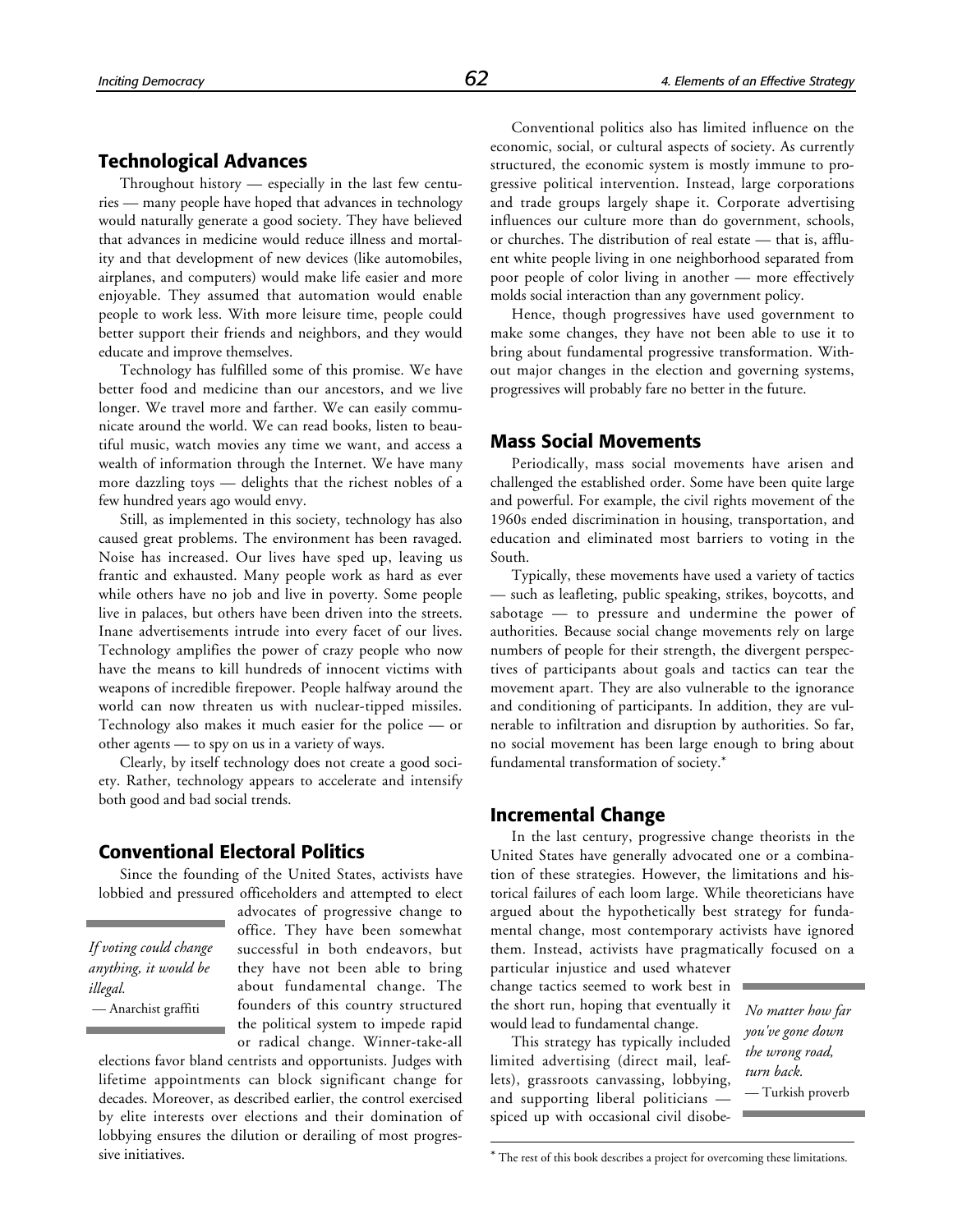dience, strikes, and boycotts. This strategy has brought about some positive changes, but clearly, it has not yet created a good society. With only limited resources, it probably never will.

# *CRUCIAL CHARACTERISTICS OF FUNDAMENTAL CHANGE EFFORTS*

The deficiencies of these historical strategies and the obstacles discussed in the previous chapter offer some important lessons for developing an effective strategy for fundamental progressive transformation. The effort to bring about change must be:

# **Powerful and Inspiring**

The forces maintaining the current society are extremely powerful. As described previously, members of the power

*The meek shall inherit what's left of the earth.* — Graffiti

elite control vast resources that they actively deploy to thwart progressive change efforts. Moreover, all of us carry counter-progressive tendencies induced by dysfunctional aspects of the dominant culture and by emotional conditioning. These tenden-

cies are difficult to identify, challenge, or change.

To counter these powerful forces requires equally powerful counter-efforts. A large number of people must work assiduously and skillfully for progressive change, probably for many decades. Eventually, the vast majority of people in our society must be involved in progressive change efforts. They must vigorously challenge the power elite, the dominant culture, and their own internalized emotional demons. Strategies that rely only on new technology, individual goodwill, or "working within the system" are not powerful or direct enough to dislodge the elite or dissolve calcified social norms.

# **Focused on Broad, Fundamental, and Enduring Change**

Society is an agglomeration of individual people. Individual people staff institutions, and individuals transmit cultural norms. However, individuals are not entirely autonomous agents: cultural norms shape individuals and large institutions pressure and constrain them.

An effective strategy must therefore change all three of these entities: institutions, individuals, and our culture. It must fundamentally transform each of them so they do not revert to the old ways after a short time. Change must be deep and broad enough and it must coincide with other changes so that a change in one area is not undone by still

unchanged individuals, institutions, or norms in another realm.

Specifically, an effective strategy must bring about largescale, long-term, **structural change** on all levels and transform all aspects of people's lives:

- **Individual values, beliefs, and temperament**
- **Personal interaction**
- **Small and large group dynamics**
- **Society-wide**

Changes must come in all realms that determine how people work and interact as consumers, producers, providers, parents, teachers, students, clergypeople, laypeople, politicians, soldiers, and citizens:

- **Political system**: laws, voting; local, state, and national government; executive, legislative, and judicial branches
- **Economic system**: production, consumption, storage, transportation, property relations, trade, markets, money, investments, taxes, rents, profits, businesses, cooperatives, corporations
- **Social connections**: families, kinfolk, cliques, communities, racial and ethnic groupings, clubs, workplaces, cities, nations
- **Institutions**: schools, businesses, churches, associations, military forces, and government agencies
- **Culture**: language, values, beliefs, education, religion, ceremonies, work, play, stories, humor, literature, music, theater, television, movies, the Internet

# **Reliant on Ordinary People**

Progressive activists must rely primarily on themselves and ordinary people in their communities, not on members of the elite, the news media, politicians, or liberal foundations. Though these entities are potent and sometimes provide useful help, more often they steer change toward token reform rather than fundamental transformation.

On Politics*: When our people get to the point where they can do us some good, they stop being our people.* — M. Stanton Evans

# **Democratic and Responsive**

To achieve the goal of deep democracy, a viable strategy for change must be democratic in its processes and it must foster a broad democratic structure that is responsive to all people. A good strategy must also be responsive to criticism and include a positive way for people to question change methods. Throughout the change process, activists must continually evaluate their own efforts and be open to outside criticism.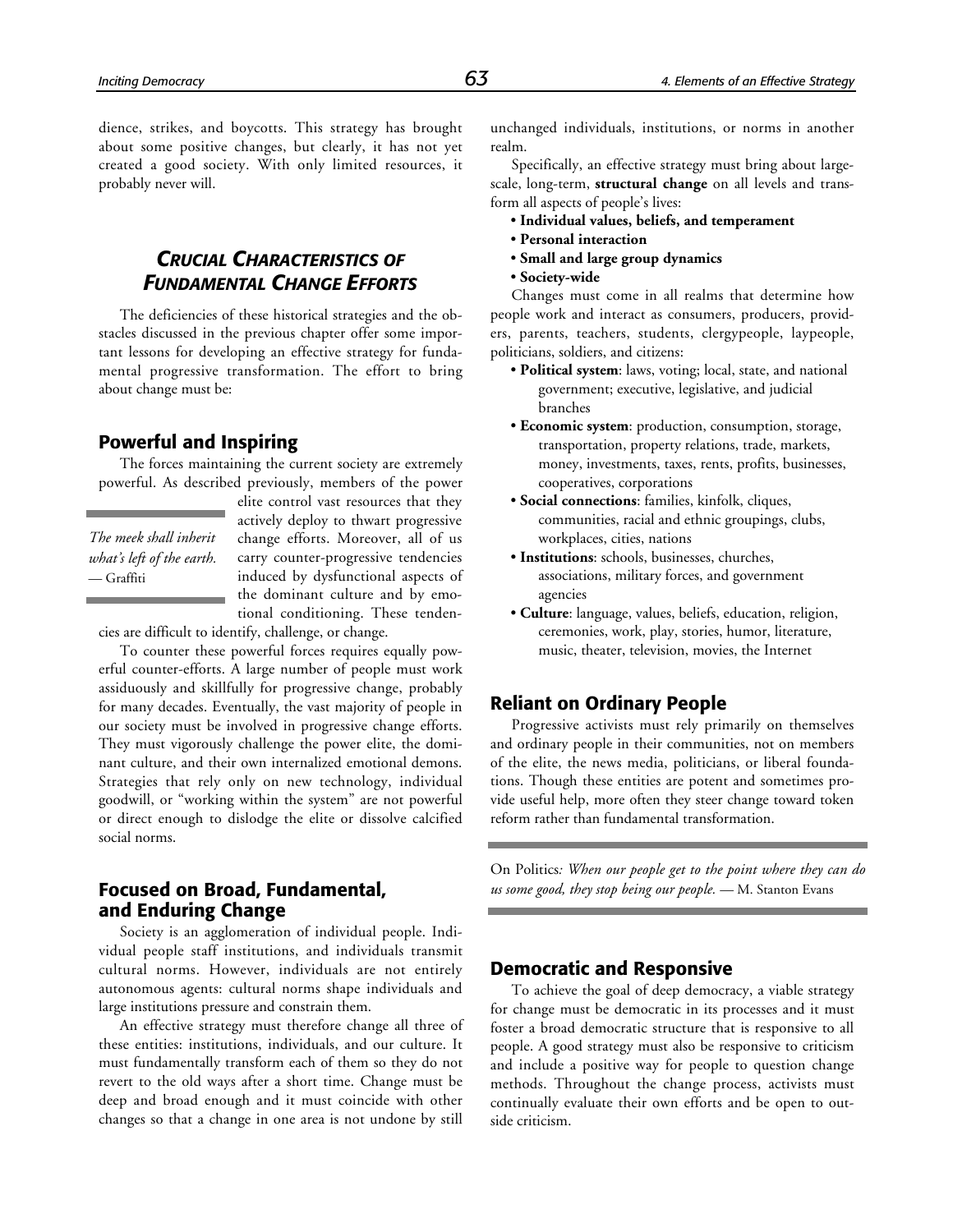*I know of no safe depository of the ultimate powers of society but the people themselves; and if we think them not enlightened enough to exercise their control with a wholesome discretion, the remedy is not to take it from them, but to inform their discretion by education. This is the true corrective of abuses of constitutional power.* — Thomas Jefferson

# **Focused on Ending Oppression, Not Toppling Individual Oppressors**

A strategy for thorough change must eliminate the real, structural sources of oppression — not just attempt to topple current authorities and replace them with progressive activists. Activists are inherently no more moral than the present rulers are. Every person is capable of oppressing others, no one is so virtuous that she is immune to temptation, and no one is so perfect that she will never err.

Everyone is vulnerable to the corrosive effects of power. In fact, given the way leaders are idolized and indulged in our society, taking the reins of power often corrupts even those who are most caring and conscientious. Moreover, because of the way humans react to emotional injuries, those who have suffered the greatest oppression are often those most likely to "act out" the same kind of oppression if they are given the chance.

The particular role we play in our life — saint, sinner, member of the power elite, ordinary person, progressive

activist — mostly depends on circumstances beyond our control. None of us chose our parents or our life experiences, they just happened to us. It is ridiculous to fault someone for having cruel parents, growing up deprived of

*Only the truth is revolutionary.* — Graffiti, Paris uprising, May 1968

necessities, or being immersed in racism. It is equally silly to commend someone else for having loving parents, having all her needs met, and being immersed in tolerance.



People often conceive of the struggle to create a good society as a giant battle with evil people on one side and saints on the other. Alternatively, they imagine powerful government or business leaders on one side and regular people on the other. However, it is not that simple.

Even the most tyrannical or corrupt authorities are human beings who love their families and friends. Just like everyone else, they want to live gratifying lives of joy and worth. They are not the stereotypical evil enemies depicted in melodramas. On the other side, the downtrodden are not all virtuous heroes. A thoroughly trampled and relatively powerless person can still abuse others: an elderly, homeless alcoholic may scream at a passerby, molest a child, or ignite a destructive fire. Moreover, regular people

who oust a tyrant and assume the mantle of power can easily become as tyrannical as the previous authorities.

Creating a good society requires ending all oppression, not just changing the identity of the oppressor and oppressed. It also means creating positive and supportive institutions, not just tearing down oppressive structures.

As the figure above shows, it is more useful to view the effort to create a good society as a struggle to influence society and its people, institutions, and cultural norms. The positive forces of knowledge, cooperation, compassion, constructive socialization, and goodwill push in the direction of a good society as the negative forces of ignorance, domination by elite interests, and destructive cultural and emotional conditioning push the other way.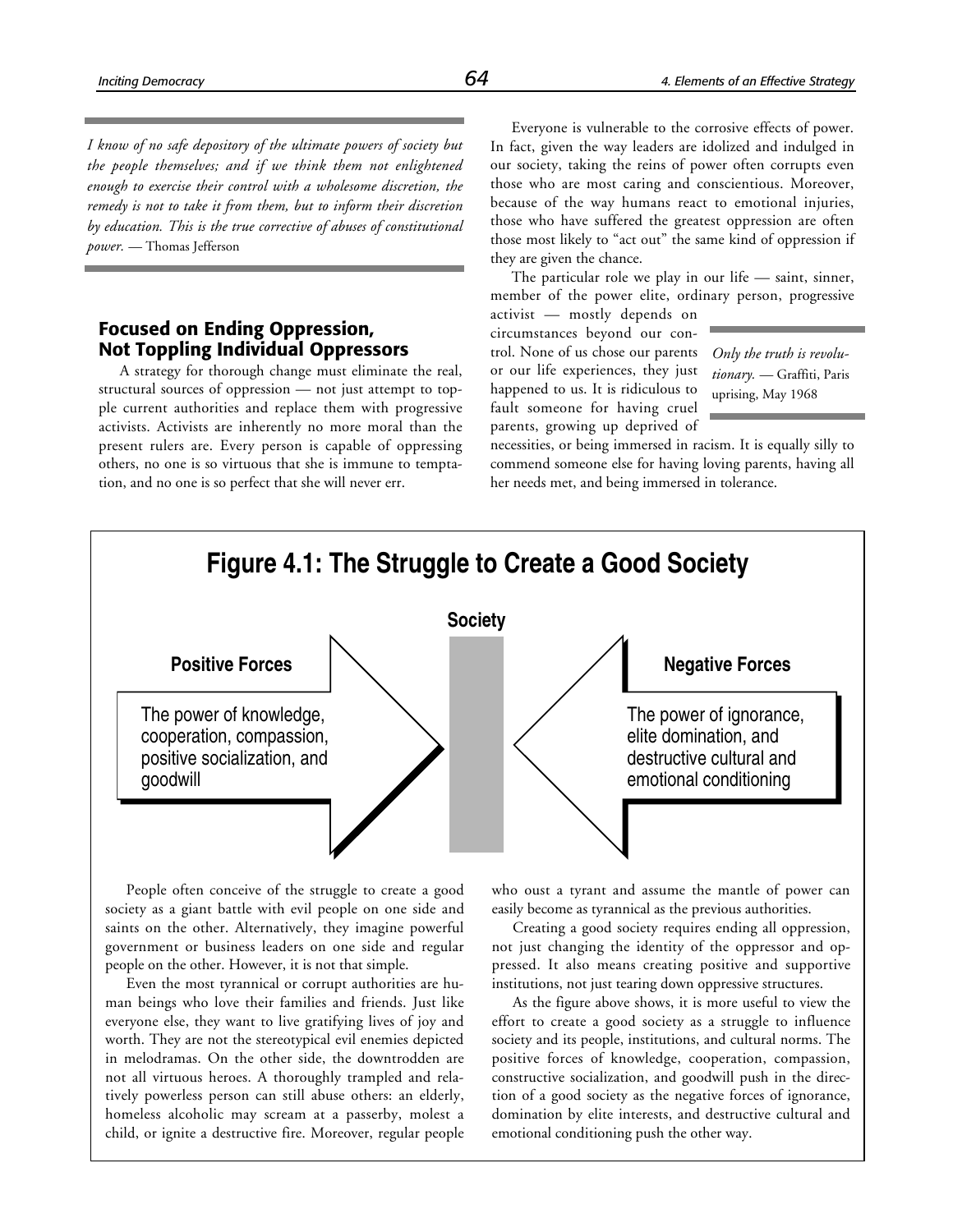With this understanding, the struggle to create a good society can be seen in a new way. It is not a competition between good and bad people. Rather it is competition between degrading and damaging tendencies on the one hand and nurturing and cooperative tendencies on the other (see Figure 4.1).

# **Nonviolent**

Violent strategies typically produce a great deal of destruction and heartbreak, and do not end domination they usually only shift oppression from one place to another. Violent strategies also do not usually overcome destructive cultural norms or alleviate dysfunctional emotional conditioning.

A strategy for fundamental progressive change must therefore use nonviolent means that nurture people and bring out their best behavior. Effective change efforts must not demean or dehumanize people. Instead, change efforts must either persuade people or sensitively coerce them to stop their harmful behavior. Change efforts are most potent when they penetrate deeply into opponents' hearts, dissolving rigid, patterned behavior and kindling compassion and goodwill.

*There are only two forces in the world, the sword and the spirit. In the long run the sword will always be conquered by the spirit.* — Napoleon Bonaparte

# **Moral, Principled, True to Ideals, with the Means in Harmony with the Ends**

More generally, a good strategy for change must rely only on means that are harmonious with the good society we seek to create. Many strategies for change are clearly unsuited to creating or maintaining a good society and cannot be used. Even seemingly innocuous change efforts can veer off in a counterproductive direction if they are not strictly aligned with morality and principle.

Laudatory goals and courageous, selfless action are valuable in inspiring people — motivating them to accomplish

*Always do right. This will gratify some people, and astonish the rest.* — Mark Twain

more than they could imagine under ordinary circumstances. Reaching toward high ideals encourages people toward selfless generosity.

Figure 4.2 contrasts several important progressive behaviors and attitudes with non-progressive ones.

1

# **Direct and Personal**

A face-to-face interaction is more human and more effective in touching someone than an impersonal mass appeal. People are influenced much more by members of their immediate family, their friends, or their neighbors — those they have long experience with and have developed trust in — than by strangers or distant institutions. In addition, smiles, hugs, and physical warmth can convey love, support, and comfort much better than any words. Furthermore, while some people are motivated to work for change solely by noble passion or individual self-interest, more are attracted to the fellowship and solidarity they feel working in concert with their friends.

# **Figure 4.2: Progressive Behavior and Attitudes**

| Progressive*                                     | <b>Not Progressive</b>                            |
|--------------------------------------------------|---------------------------------------------------|
| Belief in the possibility of<br>a better society | Belief that not much can<br>or should be changed  |
| Honest                                           | Deceitful, manipulative                           |
| Moral, principled,<br>conscience-driven          | Immoral, unscrupulous,<br>expedience-driven       |
| Democratic (political,<br>economic, and social)  | Dominating, oppressive                            |
| Respectful, caring, loving,<br>compassionate     | Self-righteous, vindictive,<br>punitive, hateful  |
| Giving, generous                                 | Demanding, greedy,<br>stingy                      |
| Seeking the common<br>good                       | Seeking self-interest                             |
| Cooperative                                      | Competitive                                       |
| Oriented toward mutual<br>problem solving        | Oriented toward<br>defeating others               |
| Flexible, open, responsive                       | Rigid, closed-minded,<br>suspicious, intransigent |
| Nonviolent                                       | Threatening                                       |
| Sensible, reasonable, wise                       | Irrational, prejudiced                            |
| Passionate                                       | Shutdown, alienated                               |
| Responsible, committed                           | Irresponsible, capricious                         |

<sup>\*</sup> Throughout this book, when I refer to *progressive activists*, I mean they adhere or aspire to all of *these* characteristics.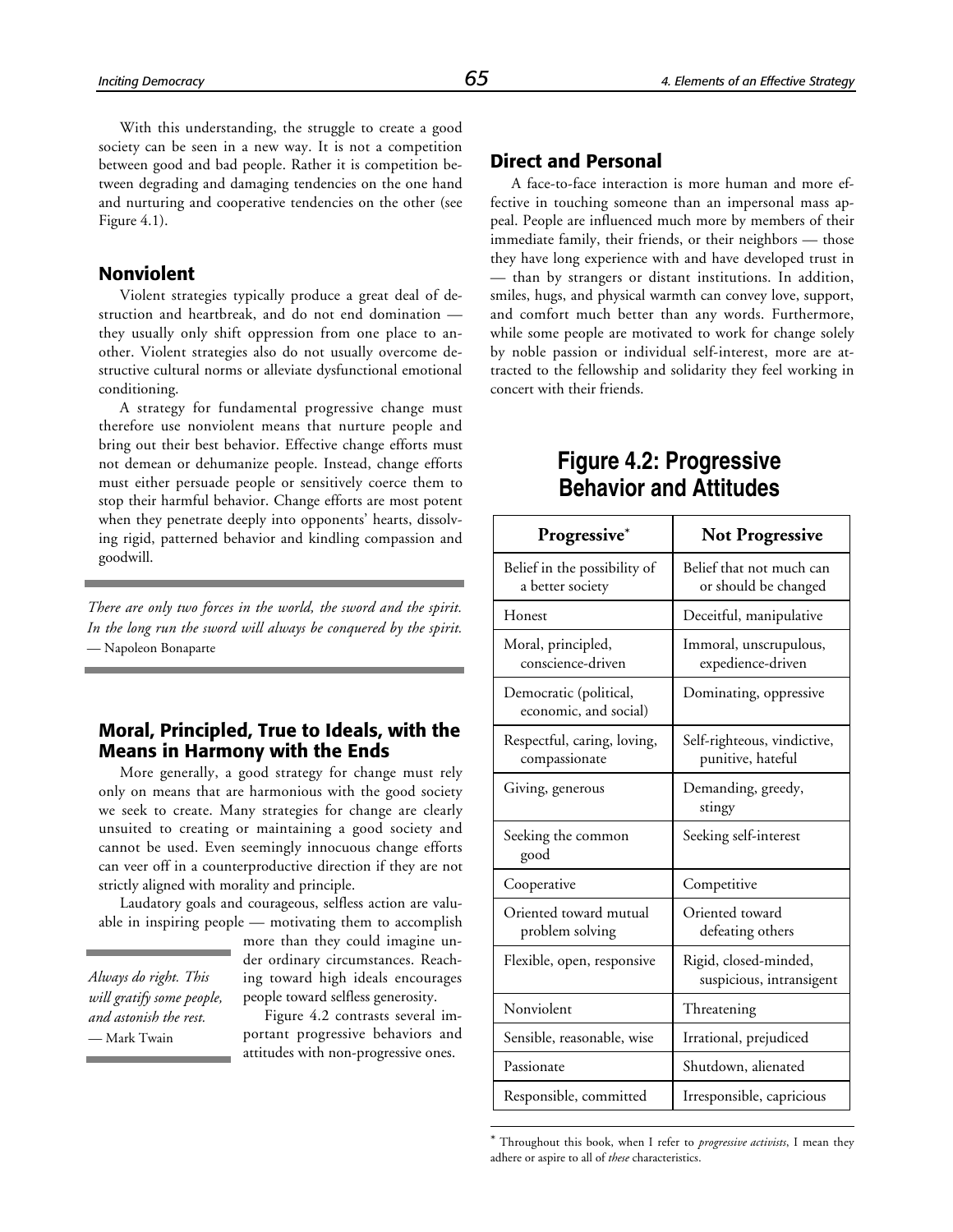# *A STRATEGY FOR DEMOCRATIC TRANSFORMATION*

Because it is so often misunderstood or downplayed, let me emphasize one important point: creating a good society is quite different from grabbing control of society's power structure or manipulating the masses. To create a good society, progressive activists must transform deeply held cultural norms, overcome emotional blocks, redistribute power from the elite to everyone in roughly equal measure, and ensure people use their newly-acquired power responsibly and compassionately for the common good. To create a truly good society, activists must make these sweeping changes without establishing another coercive power structure.

*As the twig is bent, so grows the tree.* — English Proverb

I can see only one way to bring about this transformation democratically: activists must prepare people to take power and prepare them to assume power responsibly once they have taken it. In order not to be dictatorial, activists can challenge people, offer information, and

provide support, but they cannot force people to act in any particular way. Therefore, **the main activities of progressive activists must be to develop and consistently convey alternative ideas to large numbers of people and help them integrate these ideas into society as they see fit.**

If people find these ideas valuable, they will eventually adopt them, just as progressive activists have adopted them for themselves. If people do not like these ideas, then as free citizens, they must be able to reject them.

*One cannot impose a cooperative, democratic society on people — they must adopt it and claim it as their own. Activists who are truly progressive cannot use force or trickery; we can only serve as mentors and midwives, showing the way and facilitating the birth of a new society. Our means must reflect our desired ends if we want our means to lead to those ends.*

# *MASS EDUCATION AND POWERFUL SOCIAL CHANGE MOVEMENTS*

As this discussion indicates, an effective strategy for progressive transformation depends on educating and transforming virtually everyone in this country so they can then *democratically choose* a good society. Since the mass media are not suitable for broadcasting ideas about fundamental progressive change, and progressive activists have little control over the media anyway, activists must instead use more direct means.

As I envision it, advocates for progressive change would personally reach out to people — one by one when necessary — until they have touched essentially every person in this country. Activists would spend much of their efforts interacting directly with people — listening, talking, and discussing ideas, promoting the desirability of progressive change, showing how progressive ideas could work, and counseling and supporting people as they changed.

*A popular Government, without popular information, or the means of acquiring it, is but a Prologue to a Farce or a Tragedy; or, perhaps both. Knowledge will forever govern ignorance: and a people who mean to be their own Governors, must arm themselves with the power which knowledge gives.* — James Madison

However, this would not be a completely individual activity. Progressive activists would join together in grassroots change organizations that would provide them with mutual support, greater visibility, and collective power. Some of these organizations would directly challenge institutions while others would build alternative institutions that would eventually displace conventional institutions. In this way, each grassroots organization could directly reach hundreds of people and indirectly affect thousands with little interference from the power elite. With enough organizations spanning the country, they could influence everyone.

# **Changing People's Perspectives**

Some people are persuaded by reading an article or book, others by watching a television show. However, most people change their perspectives on important issues only after a series of convincing experiences:

• They witness horrible events and see that current institutions or authorities are unresponsive.

• They learn about better alternatives.

• They see that others are working to implement these alternatives.

• They watch authorities ignore problems, repress dissent, crush positive alternatives, and lie. They discover the truth and realize they have been fooled.

• They ponder the situation for a time and talk the issue through with a trusted friend. New ideas settle into their consciousness.

• They see how they might work with others to implement alternatives.

• They believe their efforts working for change are likely to succeed.

• They see people they know who are happy in similar post-change institutions.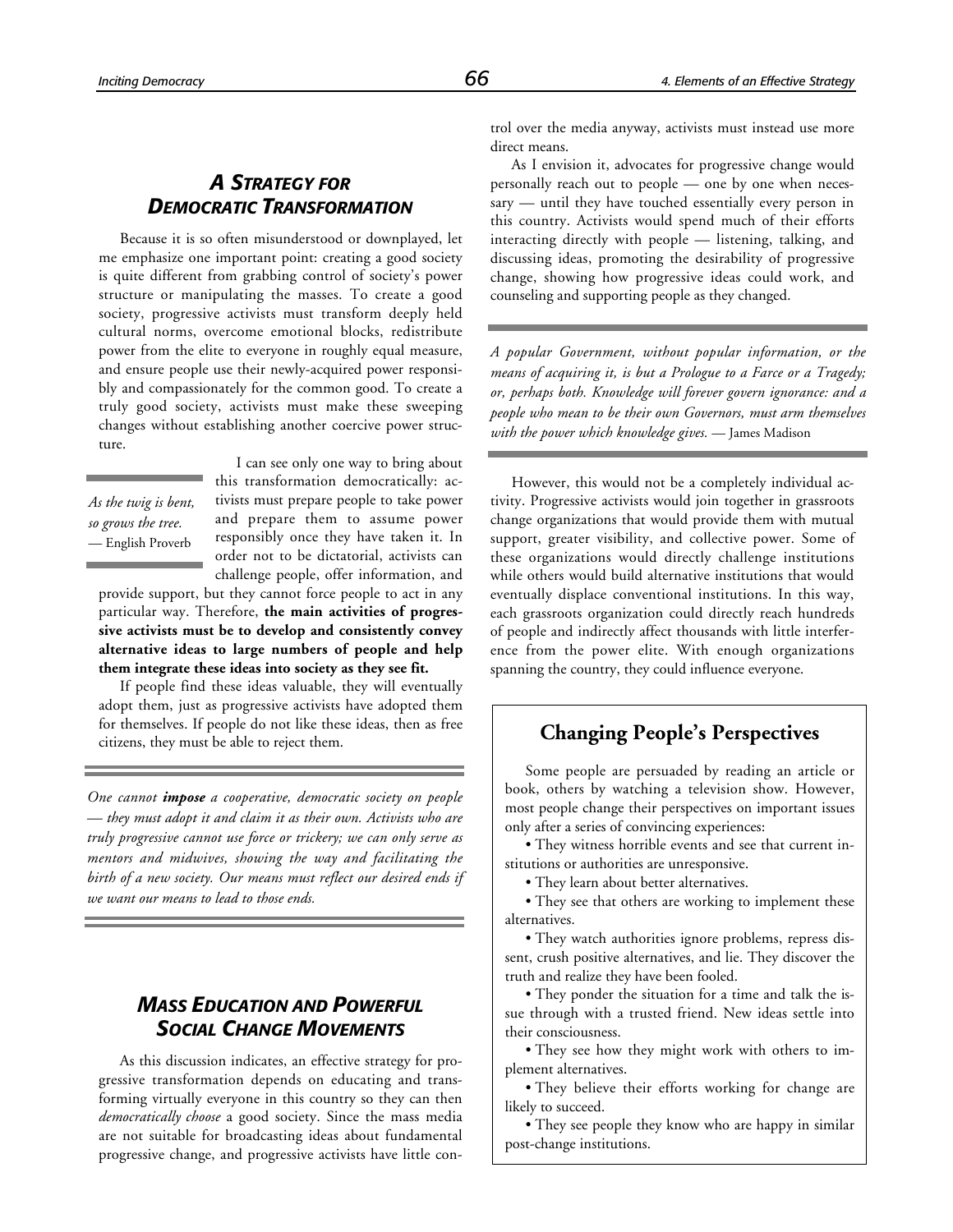*"Would you tell me, please, which way I ought to walk from here?" "That depends a good deal on where you want to get to," said the Cat. "I don't much care where," said Alice.*

*"Then it doesn't matter which way you walk."* — Lewis Carroll, *Alice in Wonderland*

Each change organization would not only communicate with people in its community, but it would also offer a safe, supportive environment for educating its own members. Surrounded by a progressive subculture, members would have a chance to learn new ideas and behaviors, plumb the depths of these ideas over an extended period, try them out in interactions with others, and thoughtfully consider how to integrate them into their own lives — all with little fear of retribution.

If hundreds of these grassroots organizations were networked or allied together by an issue or constituency, they would comprise a social movement potentially capable of influencing millions of people, undercutting the existing order, and bringing about large-scale change. If a large number of these progressive movements were working for change collaboratively (in coalition, federation, or alliance), they could fundamentally transform society using completely democratic and minimally coercive means.

# *SIX ESSENTIAL COMPONENTS OF AN EFFECTIVE STRATEGY*

As briefly outlined here, this mass education strategy seems quite simple. However, it encompasses more than is first apparent. To be effective, this strategy includes these six essential components:

# **1. Clear Conceptions of Progressive Change**

Without knowing what a good society might be like or knowing feasible methods to create one, most people will

never consider working for change. Moreover, without a clear understanding, they probably will not even passively endorse the work of progressive activists. Therefore, it is essential that a great many people believe it is possible to transform society and understand how to do it. Initially, only progressive activists must understand, but eventually almost everyone must have a clear sense.

Progressive activists must develop and convey both an inspiring vision of a truly good society and a comprehensive and workable plan for realizing that vision.<sup>8</sup>

#### *A CLEAR VISION OF A GOOD SOCIETY*

Chapter 2 listed the basic elements that I believe should be part of a good society and detailed a few particular as-



# **Figure 4.3: Essential Components of an Effective Strategy**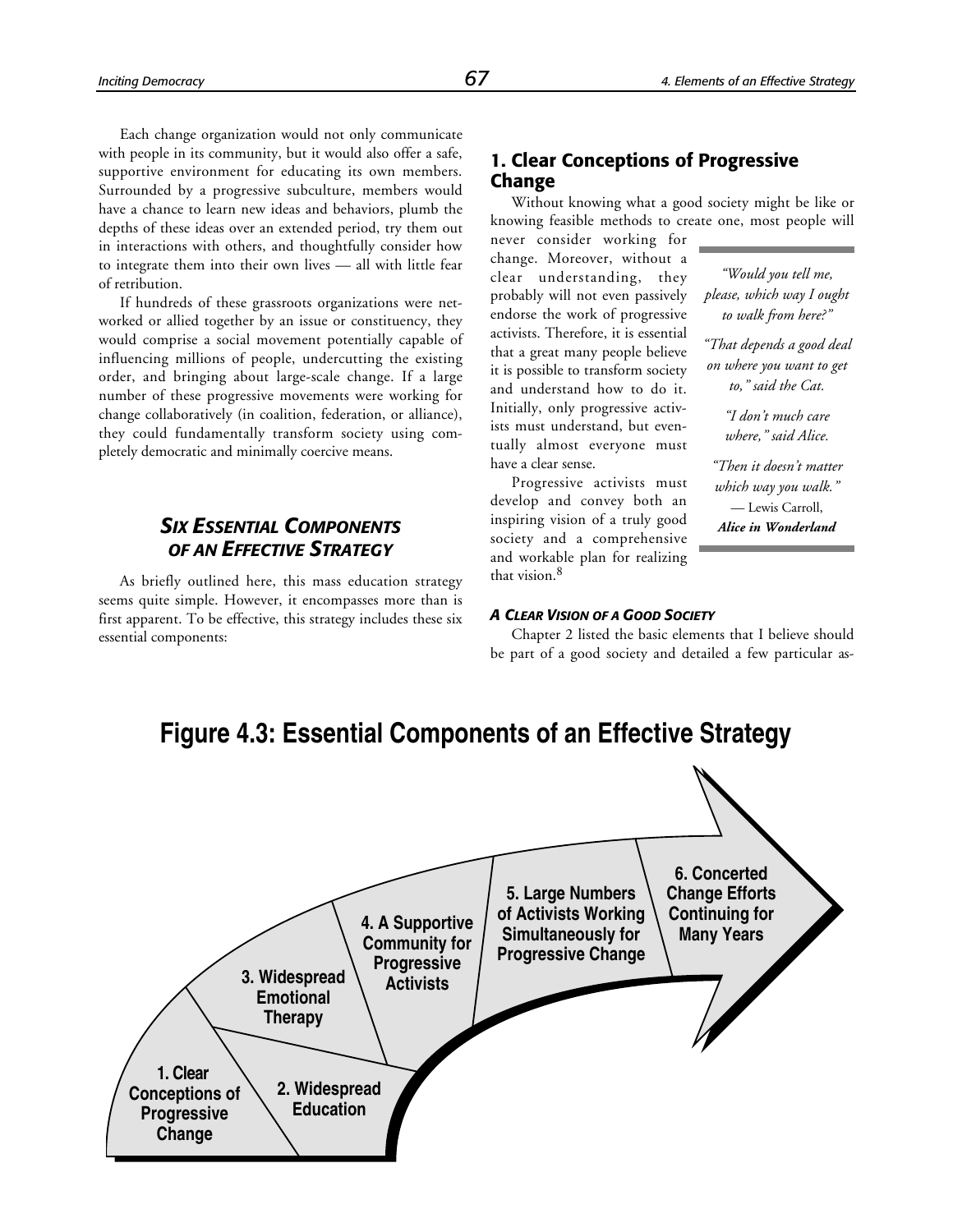pects of such a society. I hope this skeletal framework can serve as the basis for a more comprehensive vision. As we move towards a good society, this vision must be expanded to address all parts of society and refined in light of new experience and the desires of every person.

#### *A COMPREHENSIVE AND FEASIBLE STRATEGY FOR CHANGE*

A comprehensive and feasible plan for social transformation would galvanize many people to action. Such a plan would attract and excite those who are now discouraged by the apparent ineffectiveness of current progressive change efforts. It would alleviate newcomers' fear that progressives might lead them over a cliff or down a slow, winding path to nowhere. Moreover, a comprehensive plan would provide a reassuring context for the work of current progressive activists when their efforts seem inconsequential or unimportant. A clear plan could also help keep activists on track and bolster their fervor at those crucial times when frustrating setbacks might otherwise lead them to try unsavory shortcuts or give up.

For a progressive change plan to be comprehensive and feasible, it must be:

• **Realistic** — Since fundamental change of society is an enormous goal, an effective change strategy must be grounded in a realistic assessment of all the political, economic, social, and cultural forces in society. Like a strategy for war, it must consider the forces favoring and opposing progressive change and the power and resources (people, weapons, money, and influence) each side has at its command. A realistic plan must show how to overcome the obstacles described in the last chapter and incorporate the lessons from history listed above.

• **Thorough** — Just as a general contractor might plan construction of a building, each step must be laid out in a clear way — who does what first, how that step leads to the next step, what we can expect to follow, and so forth. Not every particular has to be specified completely, but the plan must be detailed enough that skeptics (potential supporters) find it realistic after careful scrutiny.

• **Encompassing** — The plan must seek to transform all aspects of society fundamentally, from humanizing the ways that people interact with each other to democratizing the large institutions of society. It cannot merely shift power from one group of elite power brokers to another. Rather, it must empower citizens to take charge of societal institutions and to operate them equitably and compassionately for the common good.

The plan must also consist of many, diverse campaigns for change that affect a wide range of people and effectively address a variety of important issues so that, in total, they comprise a comprehensive change strategy.

• **Practical** — The plan must be practical. It must rely on techniques and tactics of demonstrated effectiveness. Furthermore, these methods must be within the realm of experience and the bounds of morality of the people who will use them.

• **Honorable, Lofty, Inspiring** — To garner widespread support, the plan must rely on actions that most people in society consider morally sterling. Furthermore, to have a chance of working, the plan should inspire people to their best behavior — bringing out the compassion, empathy, and concern for the common good that usually emerge only in times of disaster or war.

• **Consistent with Goals** — If it is to bring about truly fundamental change, the plan must employ the tools of a good society as it creates that society. The plan itself must be inclusive of all people, cooperative, just, and democratic. All aspects of the plan must build towards a good society.

• **Flexible and Adaptable** — Mistakes and changing circumstances require that evaluation, correction, and change be built into the plan. Otherwise, change efforts will more than likely become rigid, inappropriate, and possibly even tyrannical.

Since creating a good society is a long process stretching over decades — the change process will likely evolve through several distinctive stages: building a foundation in the early years, making critical changes in the middle years, and consolidating the changes in the later years. It will encompass a variety of large campaigns, each with many smaller sub-campaigns.

This book is my attempt to formulate a preliminary plan for change that meets these criteria. The plan outlined here must, of course, be expanded and refined over time to accommodate changes and new understandings.

# **2. Widespread Education**

Somehow progressive activists must convey a vision of a good society to the vast majority of people and help them develop the skills necessary to create and maintain a good society. This requires an educational process capable of reaching virtually everyone.

In addition, progressive activists must acquire the knowledge and skills they need to bring about change. This requires another educational process geared specifically to current and future activists.

*Since a democratic society repudiates the principle of external authority, it must find a substitute in voluntary disposition and interest; these can be created only by education.* — John Dewey

#### *LEARN HOW SOCIETY ACTUALLY FUNCTIONS*

People must learn how to recognize the myths that obscure understanding of our society. They must begin to see how destructive and cruel our society really is. They must learn the truth about how it actually functions and who really has power: who makes decisions and how they implement them. People must also learn that it is possible for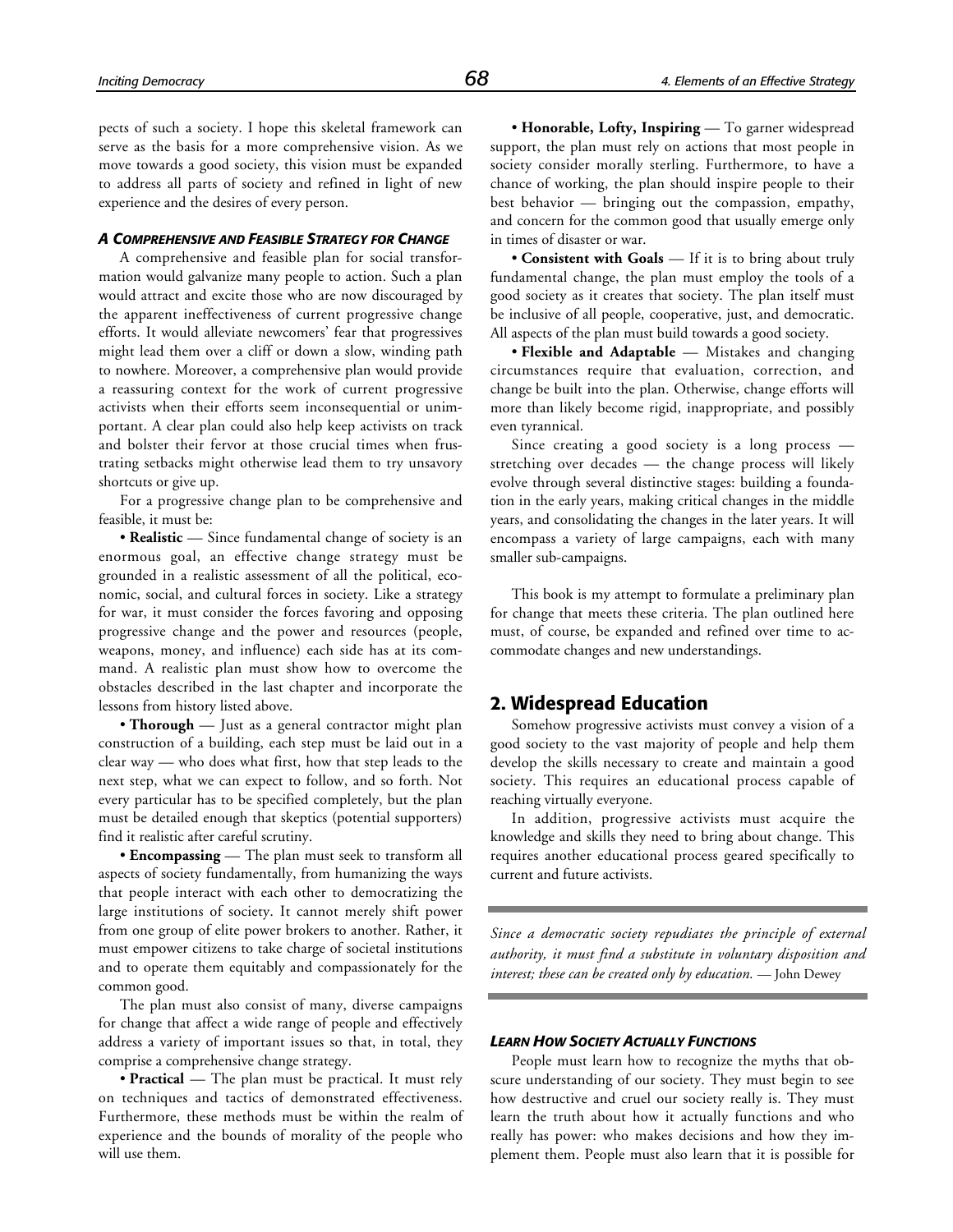ordinary people to gain power and struggle for positive change.

#### *LEARN TO PRACTICE DEMOCRACY AND COOPERATION*

To create and maintain a good society, the vast majority of people must also have a vision of a good society and be able to practice democracy, cooperation, and other progressive means for working and living together. Many people have never seen these methods practiced at all, and most have never seen them practiced well. Of those few people who have any experience with these methods, most have not learned how to use them well.

Instead, people practice what they know: They boss their children and spank them when they do not obey. They tolerate schoolyard bullying. They support rabid sports competition. They endorse schools that rely on rote memorization and mindless regurgitation. They accept undemocratic voting procedures. They acquiesce to domination by people up the hierarchy. They pass along to their children their misconceptions, prejudices, fears, and addictions.

*Enlighten the people generally, and tyranny and oppressions of body and mind will vanish like the evil spirits at the dawn of day.* — Thomas Jefferson

Skills required for a good society include the ability to:

- Read, write, and do arithmetic at a basic level
- Think critically and sort out conflicting claims
- Listen well and empathize with others' positions
- Convey ideas to others by speaking clearly
- Cooperate with others and work in a team
- Solve problems creatively
- Make decisions cooperatively and democratically
- Share equitably with others
- Resolve conflict well
- Stand up to prejudice
- Nonviolently challenge injustice and imbalances of power
- Rear children in a way that preserves the child's selfesteem and inculcates responsibility

Schools in the United States address some of these areas and impart a rudimentary level of skill, but far more is needed.

For example, our society is ostensibly democratic, but the democracy most people first see is the charade practiced by their school Student Council. Student Councils are usually impotent bodies populated by ambitious students who run for office mainly out of the desire to build up their résumés or to impress their parents. Student Council members are typically elected by a small minority of students who voted primarily because of their candidate's popularity or flamboyant campaign tactics. Council members are generally ignorant about policy issues, and the Council usually has no real power to change any important policies anyway.

Seeing this, students learn that democracy is a silly game played primarily by attention-seekers. Their cynicism towards democracy then extends to local, state, and national government, especially when they learn that corruption and fraud are commonplace.

Real democracy is, of course, quite different from this. It requires knowledgeable and assertive citizens who can debate real issues and come up with decisions that best address the common good. People must know how to research

issues, how to formulate positions, and how to explain their perspective to others. They must know how to hear others' perspectives, how to ask penetrating questions, how to develop solutions, and how to work together to integrate various perspectives into a good decision that truly addresses community needs and to which everyone can consent. They must also

*Which is the best government? That which teaches us to govern ourselves.* — Johann Wolfgang von Goethe

know how to implement these decisions in a fair and timely manner.

Since people have not grown up in a good society and learned these skills by watching others, everyone must be shown or taught them more directly. Since the public schools do not teach these skills, progressive activists must. So an effective change strategy must include an educational process that can convey these ideas and skills thoroughly enough that most people can acquire them.

#### *LEARN TO OVERCOME DESTRUCTIVE CULTURAL CONDITIONING*

As described in the last chapter, every society has strong cultural norms, most of them benign. However, some norms are destructive and must be changed before a good society can flourish.

Societal norms change slowly, but individuals often adopt new cultures quite readily. Robert F. Allen and the staff of the Human Resources Institute discovered, to their

dismay, just how quickly young people could adopt delinquency culture.<sup>9</sup> In their research in the early 1950s, they followed black families that had recently moved from the South or Puerto Rico to urban areas in the Northeast. Many black youngsters who had never been involved in delinquency were transformed into

*Habit is habit, and not to be flung out of the window by any man, but coaxed downstairs a step at a time.* — Mark Twain

full-fledged miscreants in just six to eight months. Clearly, urban ghettos provided an effective training program. Moreover, the process took place in such a way that the young boys only barely noticed what was happening to them.

In a similar fashion, a person will adopt a more positive culture if immersed in a favorable environment. Allen and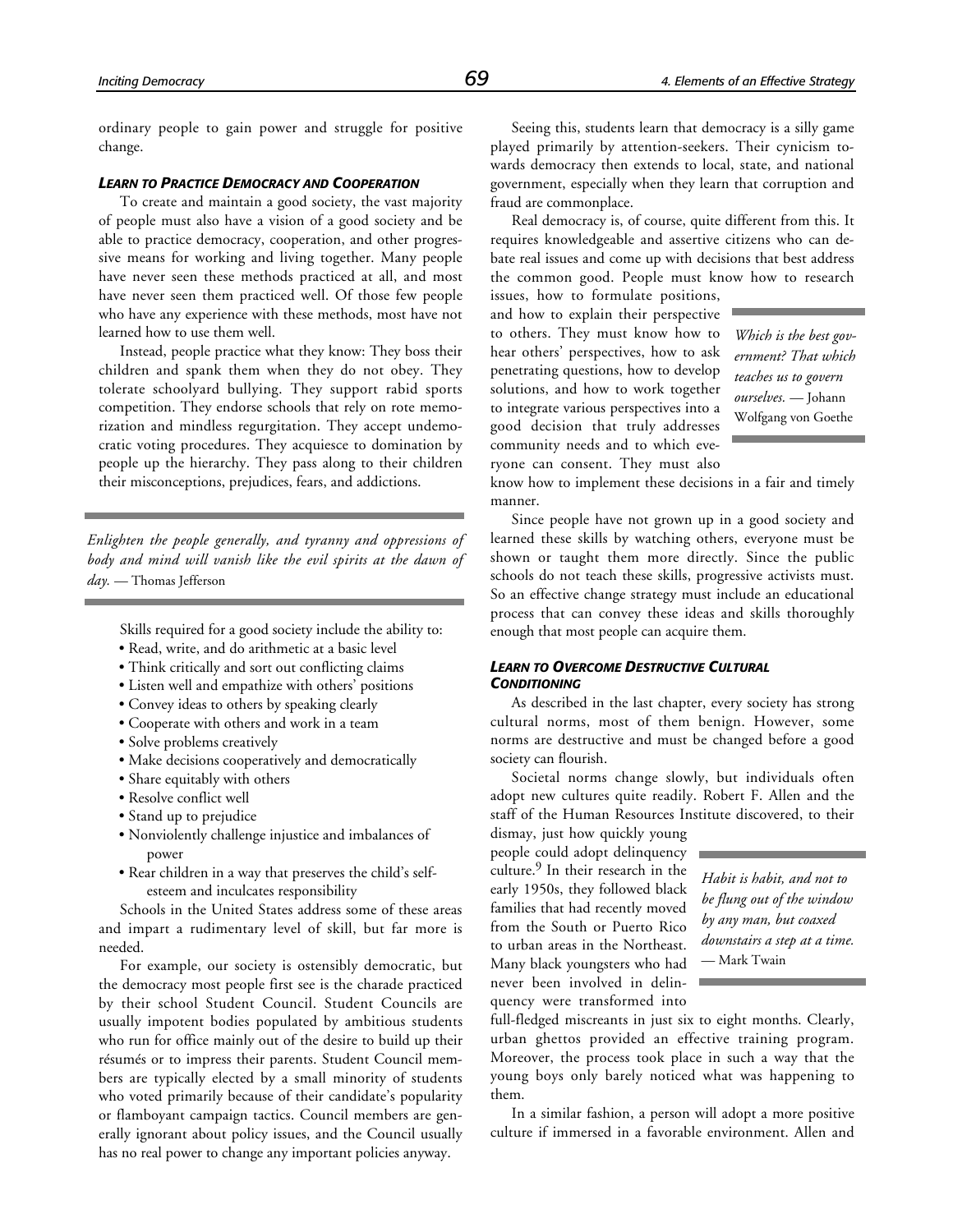his colleagues found that to develop positive behavior such an environment should include these seven elements:

• Direct communication of what behavior is acceptable and expected and why.

• Modeling of this positive behavior by others, especially those with the most influence.

• Commitment of time and resources to good behavior.

• Training and practice of positive behavior so a person can actually do it when she tries.

• Rewards for positive behavior (attention, praise, awards, money) and penalties for destructive behavior (confrontation, condemnation).

• Constant contact with people who act well and limited contact with people who act badly. When it is impossible to change the larger culture, this contact can be provided by a positive mini-culture in which everyone acts well within the local environment.

• Immediate contact with people who act well when a person first comes into the environment since a person is especially receptive to new norms when she first tries to establish friendships and fit in.

*The great law of culture is to let each become all that he was created capable of being; expand, if possible to his full growth; resisting all impediments, casting off all foreign, especially noxious adhesions, and show himself in his own shape and stature, be those what they may.* — Thomas Carlyle

Generally, people take several steps to overcome their destructive cultural conditioning:

• **Open Up** — They expose themselves to other cultures and new ideas. Many people learn through travel or by meeting travelers from other places. Some people attend lectures, workshops, theater, or concerts to expose themselves to new ideas. Others survey local churches or social clubs, looking for unique perspectives. Books, magazines, movies, radio, and television can also provide a window into other worlds.

• **Observe** — They become aware that cultural norms shape their beliefs, values, and feelings. They notice the ways these norms are taught and the ways they are enforced. They recognize that other people have different ideas and different ways to do things.

• **Evaluate** — They compare their own beliefs, values, and feelings to those of other people to see which are more humane and useful.

• **Decide** — They decide to adopt more humane beliefs and feelings and decide to act in new, more appropriate or useful ways.

• **Act** — They behave more like their ideal. They restrain their hurtful behavior and change their relationships with others.

• **Practice** — They practice their new behaviors and beliefs repeatedly until these behaviors and beliefs feel "normal."

• **Create a Subculture** — They find other people who also want to adopt new cultural norms and interact with them in the new ways, thus creating their own subculture with its own positive norms.

To deliberately adopt and adhere to new cultural norms, a group should ensure that all aspects of the group are oriented toward the new norms. Each individual must be supported and encouraged to adopt the new culture, and the group as a whole must explicitly choose the new cultural norms and try to move towards them. Moreover, the leaders of the group must adopt the new norms and allocate resources to move the group towards them. The policies, procedures, and programs of the group must also be brought into alignment with the new norms.

Changing our whole society's cultural norms will require changing the culture of the society's leadership as well as societal policies and institutions.

#### *LEARN TO CHANGE SOCIETY*

As detailed in the previous chapter, progressive activists now usually learn how to create change by watching other activists. Since these other activists are seldom very knowledgeable about theory, strategy, and tactics or skilled in effective change techniques, new activists are often taught poorly. They generally learn slowly through trial and error. Consequently, many new activists burn out long before they have a chance to learn much.

To be effective, activists must learn to design powerful and exciting campaigns that move toward fundamental change, and they must learn how to develop and promote positive cultural norms. They must learn how to avoid and overcome dysfunctional patterned behavior, infighting, groupthink, and hopelessness. They must also learn how to support other activists and how to arrange emotional support for themselves.

Moreover, activists must learn — even better than everyone else — how to practice democracy and cooperation. Obviously, activists cannot show the way to others unless they have already traveled the path and know it well. An effective change strategy must therefore include an educational process that can expeditiously pass on to most activists all the knowledge and skills they need.

#### **3. Widespread Emotional Therapy**

A good society cannot exist if everyone suffers from emotional trauma and regularly acts out in inappropriate ways. Moreover, progressive activists cannot work effectively to create a good society if they continually carry around their own emotional baggage.

To reduce emotional trauma, an effective strategy for change must offer effective emotional therapy to most people. It must include ways for people to learn how to stop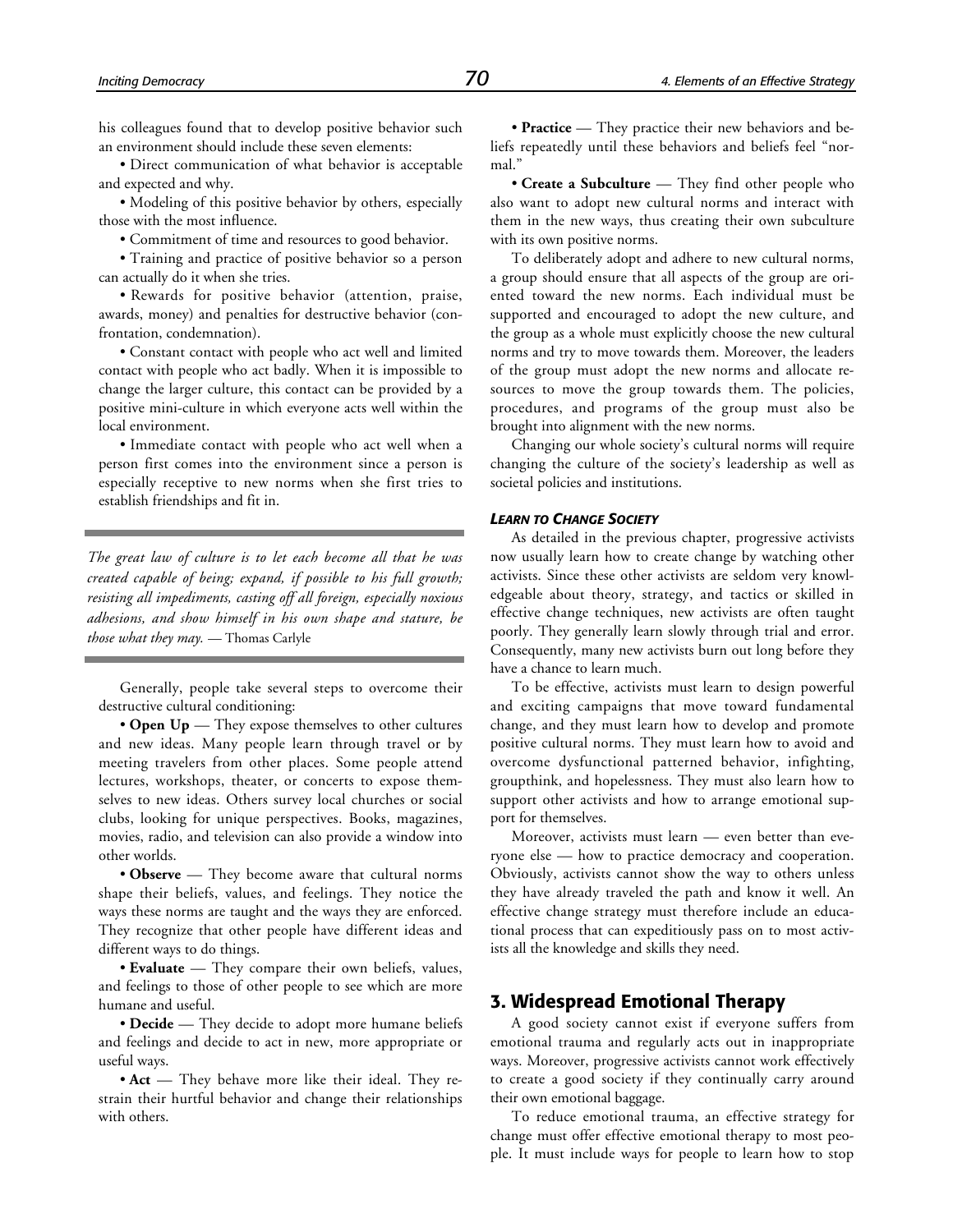inflicting their dysfunctional behavior on others and help them learn means to interrupt other's inappropriate behavior. They must also learn how to overcome their addictions

*One will rarely err if extreme actions be ascribed to vanity, ordinary actions to habit, and mean actions to fear.* — Friedrich Nietzsche

and inhibitions. Moreover, an effective strategy must provide a way for progressive activists to work through their emotional conditioning and heal enough so they can think clearly in stressful situations, confront other peoples' worst behavior, and quickly rebound from attacks.

#### *STEPS TO EMOTIONAL HEALTH*

Generally, people take several steps on the way to emotional health:

• **Observe** — They notice the ways their behavior is inappropriate or unproductive, especially the ways it is hurtful to themselves or others. They observe the ways other people act that are more appropriate, effective, or compassionate.

• **Digest** — They ponder and analyze their emotional responses. They think, talk, and write about their life and the traumas that they have suffered in childhood (and more recently). They consider how past traumas affect their current behavior. They notice the decisions they have made over the years and how those decisions have led to the life they now have.

• **Explore Possibilities** — They envision new ways to feel and behave that are more appropriate and self-affirming.

# **Autobiography in Five Short Chapters**

#### by Portia Nelson<sup>10</sup>

*Chapter One: I walk down the street. There is a deep hole in the sidewalk. I fall in. I am lost… I am helpless. It isn't my fault. It takes forever to find a way out.*

*Chapter Two: I walk down the same street. There is a deep hole in the sidewalk. I pretend I don't see it. I fall in again. I can't believe I'm in the same place. But it isn't my fault. It still takes a long time to get out.*

*Chapter Three: I walk down the same street. There is a deep hole in the sidewalk. I see it is there. I still fall in… It's a habit… but, my eyes are open. I know where I am. It is my fault. I get out immediately.*

*Chapter Four: I walk down the same street. There is a deep hole in the sidewalk. I walk around it.*

They consider other ways to live, other decisions they might make, and new directions they might go.

• **Decide** — They decide to act in new, more appropriate or useful ways, and they work to change their conception of themselves to reflect their true self-worth.

• **Plan and Arrange** — They arrange for other people to help them act in these new ways. They plan ways to escape or change their violent or degrading home life or workplace. They consider who can provide support and encouragement as they move forward.

• **Act** — They behave more like their ideal. They avoid or escape from hurtful situations, restrain their hurtful behavior, change their relationships with others, and begin to feel good about themselves. They focus on pleasant activities and their successes. They seek out supportive friends.

• **Emote** — As feelings of anger, frustration, fear, and confusion arise, they express these *A hearty laugh gives one a* feelings in a safe and supportive *dry cleaning, while a good* environment — either with a counselor or with family or friends.

*cry is a wet wash.* — Puzant Kevork Thomajan

• **Move On** — They avoid

hurtful situations, and they focus on the future. They move on to a better life and continue working through any other emotional barriers they discover in themselves.

Some people can work through their emotional wounds and choose positive new directions without any help. They typically use several techniques. Some think over their life while walking in the woods or sitting on a mountaintop. This allows them to sort out the truth without intrusive interference by others, and it costs nothing. Others write their thoughts in a journal. Some people give themselves daily affirmations and encouragement to move forward.<sup>11</sup> Some people immerse themselves in science fiction, fantasy stories, role-playing, spiritual explorations, or even hallucinogenic drug experiences to kick themselves out of their rigid patterns and to push themselves towards alternative perspectives and activities. Though these methods are effective for many people, there is always a danger that they will cause some people to veer off into a fantasyland instead of staying grounded in the reality of their lives.

To surmount severe emotional trauma, most people need assistance. Skilled therapists or members of the clergy can help people by:

- providing a safe, compassionate environment
- providing nurturance and encouragement
- providing an objective, uninvolved point of view
- providing solid information about emotional traumas, their sources, and how to overcome them
- suggesting alternative behaviors and activities
- serving as a role model of emotional health and appropriate behavior

*Chapter Five: I walk down another street.*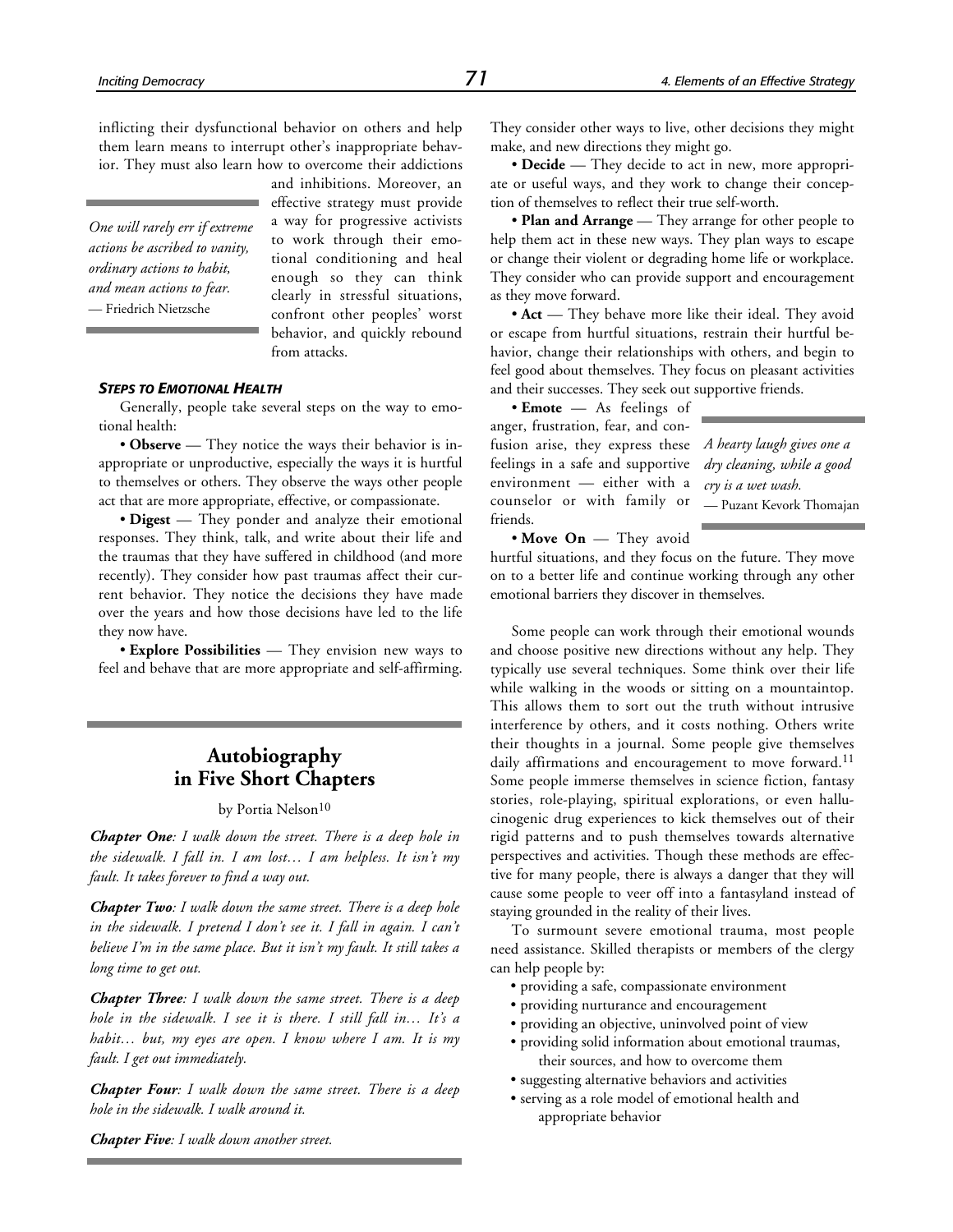Since good therapists are expensive and members of the clergy have limited time, many people rely instead on mutual support and cooperative counseling with their friends or colleagues. To work well, peer counselors must devote at least as much energy as, and develop skills comparable to, beginning therapists.

Through emotional therapy, activists can overcome many negative feelings and behaviors and thus act intelligently, flexibly, and passionately. Good emotional therapy can dramatically improve an activist's ability to perform social change work. It can also make her much happier.

*By starving emotions we become humorless, rigid and stereotyped; by repressing them we become literal, reformatory and holierthan-thou; encouraged, they perfume life; discouraged, they poison it.* — Joseph Collins

My own counseling experience is quite positive. For ten years, I was involved with a peer counseling organization. Each week I attended a two-hour class taught by a more experienced counselor. Every week I also had two or three counseling sessions, each with a different class member. In these sessions, I would counsel my partner for an hour, then we would switch, and she would counsel me for an hour. Since leaving this organization, I still have a weekly counseling session and attend a support group every three weeks. With this support, I have overcome many of my limitations. Stormy emotions no longer run my life, and I am now able to redirect this energy into positive change activity.

*Do the best you can — you can't do any better than that.*

Still, even with good counseling and solid support, emotional injuries are difficult to heal. It often takes years to sort through the emotions and more years for their intensity to subside. The only long-term solution is prevention — raising children in a loving and supportive environment. When efforts

to create a good society begin to succeed (especially in eliminating childhood traumas like child abuse, neglect, and poverty), there will be more emotionally healthy people

# **The Healing Power of Positive Change Work**

Powerful, positive social change work can be very effective in helping people overcome their dysfunctional emotional conditioning. The camaraderie that comes from working with others and the ennoblement that comes from working for a righteous cause can counter feelings of loneliness, low self-esteem, alienation, purposelessness, and hopelessness.

around. In the meantime, we must accept that many people will have emotional wounds.

# **4. A Supportive Community for Progressive Activists**

Activists thrive best when immersed in a supportive community that practices positive cultural norms. Such a group can push each activist to act her best. In such an environment, activists can also try out innovative ideas without fear of condemnation.

When times are rough, progressive activists must get both practical and emotional support from others. A sup-

portive community can furnish this assistance, offer nurturance, and provide a safe space to heal from attacks. When activists know they have access to such a safe, supportive community, they are less afraid of being attacked by powerful interests or being abandoned by unsupportive family or disgruntled friends.

*People are more fun than anybody.* — Dorothy Parker

This results in happier, clearer-thinking activists who are more compassionate and can take bolder and wiser action.

A strong, supportive community of activists, in which everyone is usually in good emotional health, is also more resistant to infighting. Whenever an activist exhibits signs of stress or trauma, others can move in with loving support. They can interrupt that person's destructive behavior and guide her back to emotional health before she hurts anyone else. In this way, no one ever goes overboard, and the community can remain harmonious.

In addition, a supportive community can provide:

- Shared resources (such as computers, automobiles, tools, and so on)
- Financial aid (including loans and grants)
- Help with basic life maintenance (help with housework, food preparation, transportation, childcare, eldercare)
- Help in learning skills or acquiring knowledge
- Companionship for shared leisure activities (including singing, massage, and play)
- Supportive interaction (active listening, encouragement, provocative questioning, cuddling, support for nonconforming behaviors and dissenting ideas)
- Help in dealing with conflicts
- Long-term social interaction (providing stability and commitment)
- Help with progressive change efforts
- Help in fending off outside attacks or threats
- Connection to more distant activists who can help in difficult times

Traditionally, support for activists has been provided by lovers, secretaries, subordinates, or hired consultants (such as mediators and bookkeepers), but these resources are generally not available to progressive activists who are dedi-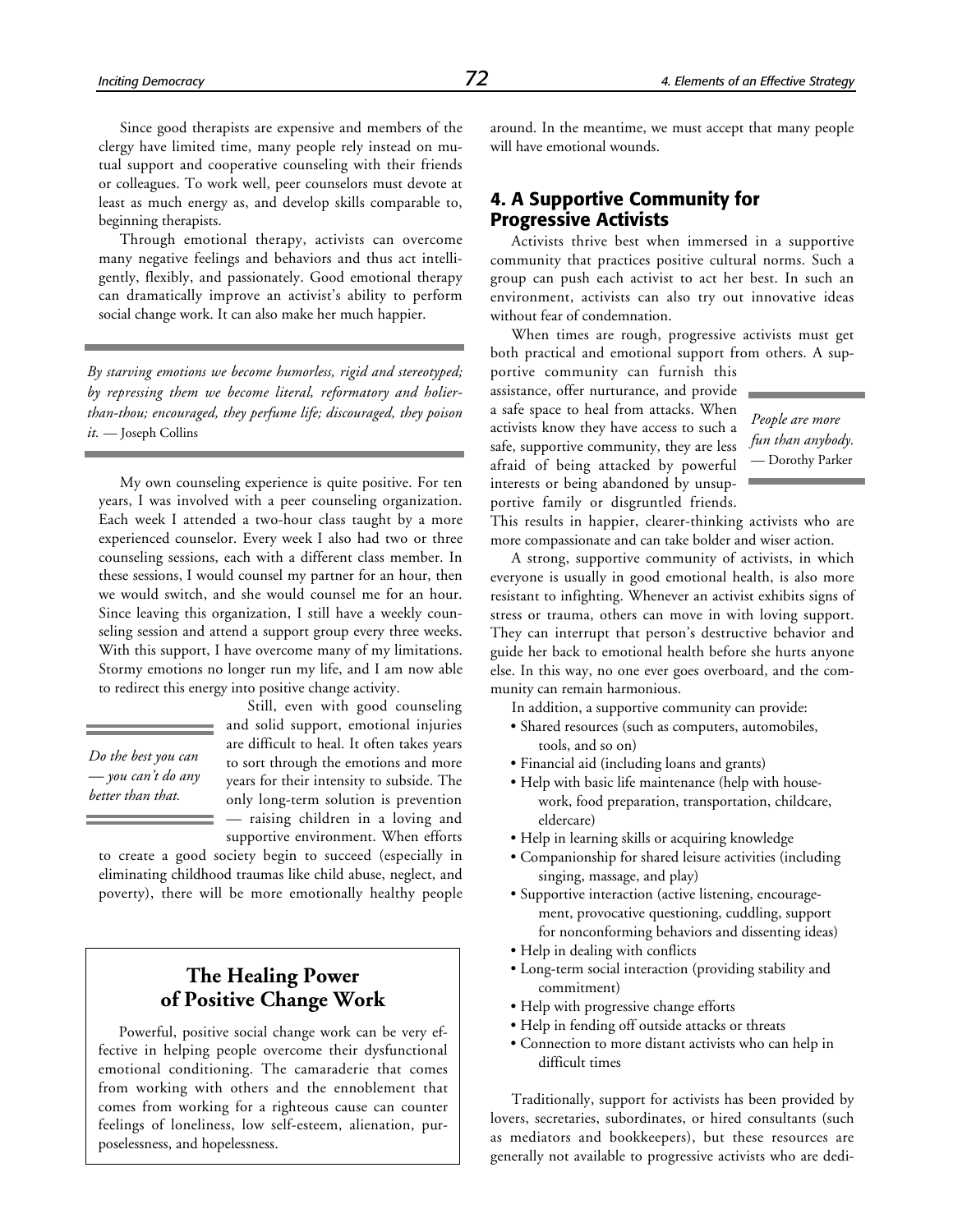# **Living Simply**

By living simply, activists can reduce their dependence on society, escape many pressures to conform to the dominant culture, and free up more time and resources for progressive change. Simple living is also more ecologically responsible.

Activists can live more simply by:

• Sharing housing, vehicles, tools, books, equipment, facilities, and so on

• Ignoring fashion trends and beauty regimens

• Limiting purchases to essentials — hand-making gifts, toys, and the like instead of buying them

• Fixing and mending items instead of buying new ones

• Substituting simple pleasures like hiking, conversation, storytelling, shared play, music, and reading for expensive luxury goods and tourist travel

• Reducing health care needs by exercising regularly, eating a healthy diet, receiving massages, and engaging in meditation, counseling, and sufficient leisure

cated to equality or too poor to hire assistants. A supportive community in which activists voluntarily and mutually support one another offers a better way.

# **5. Large Numbers of Activists Working Simultaneously for Progressive Change**

As explained above, both morality and practicality dictate that a good strategy must use democratic and noncoercive means to bring about fundamental change. This means the vast majority of people in this country must at least passively tolerate each of the major changes.

To reach and influence the vast majority of people requires that large numbers of progressives become advocates for fundamental change. Only when there are large numbers

*Light is the task where many share the toil.* — Homer of activists can they personally inform, persuade, encourage, inspire, and support each person to learn and change at her own pace.

Moreover, only large numbers of activists can simultaneously challenge scores of harmful existing institutions,

build alternative institutions to replace them, and resist the immense might of the power elite. With large numbers, activists could challenge elite interests from so many directions at once that they would be overwhelmed and their capacity to retaliate would diminish. This, in turn, would offer hope that real change was possible, which would inspire even more people to join the effort and would energize activists to work harder.

Currently in the United States, millions of progressiveminded people desire positive change. However, only a relatively small percentage of these people actively work for comprehensive, fundamental change.

Based on my experience and research, I estimate about 50,000 people work a sizable number of hours each week for fundamental progressive change. Probably an additional 300,000 progressive advocates talk with their family and friends about fundamental change and occasionally work for it. Perhaps several hundred thousand more people desire fundamental change, but do little beyond contributing small amounts of money to progressive organizations.\*

Based on my experience, I estimate that fundamental change will require at least three times as many progressive activists and advocates — at least a million people working actively for fundamental, comprehensive change. To transform society, these activists and advocates must also be more experienced, skilled, and capable than their counterparts are today.

# **6. Concerted Change Efforts Continuing for Many Years**

To provide sufficient time to reach the vast majority of people in this country and enough time to sway most of

them profoundly, these progressive activists must maintain a high level of change activity over many years. Moreover, enough decades must go by so that those people who are unable to change can grow old, pass away, and be replaced by

*By the fall of drops of water, by degrees, a pot is filled.* — The Hitopadesa

young people more receptive to progressive ideals. It also takes decades to design and build alternative structures. Therefore, I estimate it would take at least forty years of concerted effort to bring about a comprehensive transformation of society.

# *AN EFFECTIVE STRATEGY THAT INCORPORATES THESE COMPONENTS*

If carried out well, I believe the change strategy outlined

here, encompassing these six essential components, would be sufficient to overcome the five main obstacles to fundamental progressive change described in the previous chapter. This strategy — based on mass education and powerful social change

1

*Energy and persistence conquer all things.* — Benjamin Franklin

<sup>\*</sup> These estimates take into account all the employees and volunteers of change and service organizations, political officeholders and their staffmembers, government employees, public-interest lawyers, labor organizers, teachers, students, and ministers. Figure C.4 in Appendix C provides more details about these estimates.